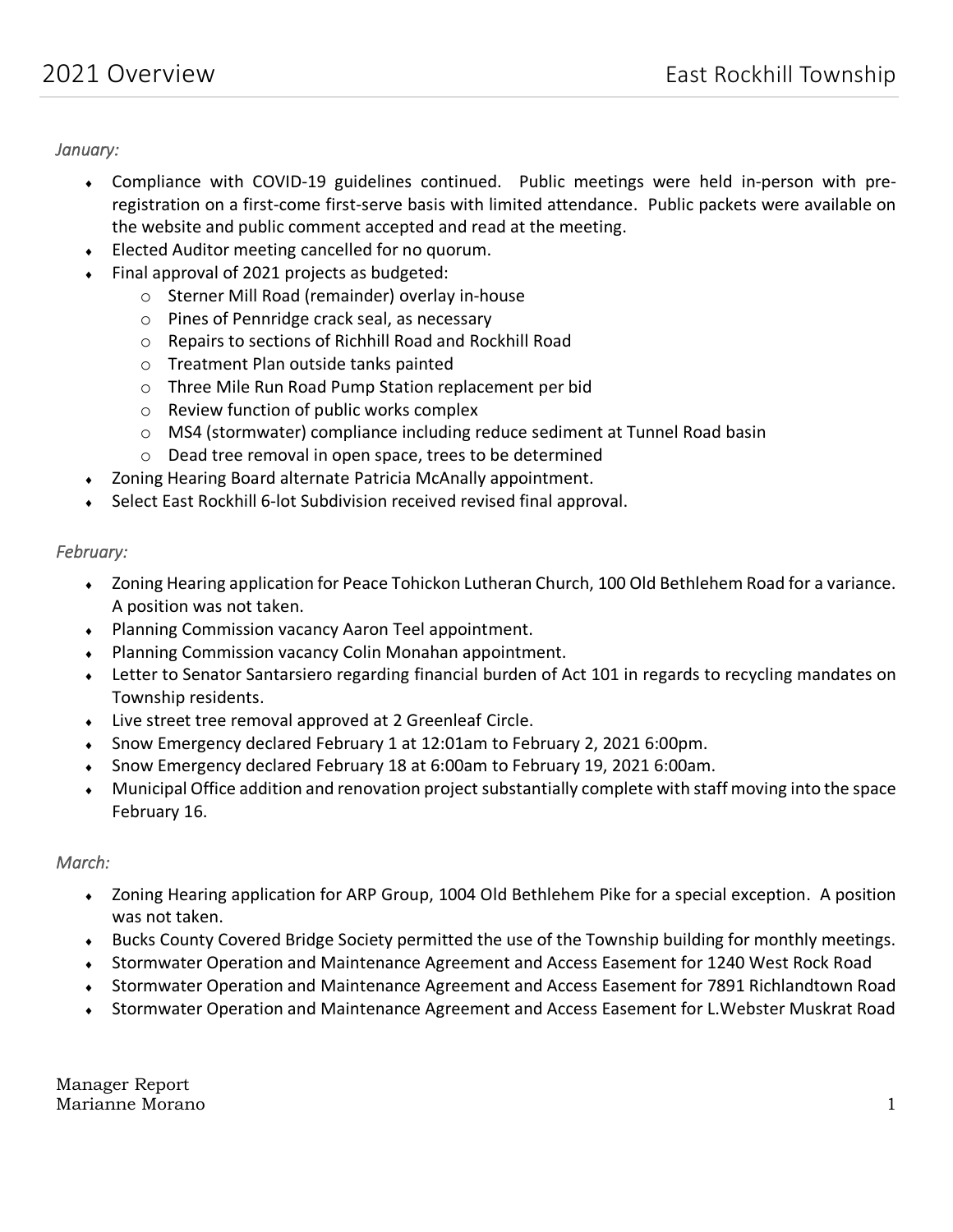*April:* 

- Joint Uniform Construction Code Appeals Board Robert Smith appointment.
- Eagle Scout project for Zach Calderone approved to improve Willard H. Markey Centennial Park softball field benches with stone around base and walking path bridges improved with non-slip paint.
- Three Mile Run Pump Station replacement bid accepted in the amount of \$835,000.00 for general construction and \$147,000.00 for electric.
- Comprehensive Plan actions prioritized. The 1987 Zoning Ordinance to be reviewed for minor update consideration.
- Live street tree removal escrow requirement imposed to guarantee sidewalk is repaired after the live street tree is removed.
- Live street tree removal approved at 708 Campus Drive.
- Buyers of the Tohickon Campground to request parking and dog park in a conservation easement. Staff was to allow the improvements and ensure buffers be maintained and riparian buffers addressed.
- Marked locations oil and chip sealed in developments.
- Hyseni lot line adjustment on SR313 received preliminary / final approval.
- Open space land acquisition at 1404 Schwenkmill Road totaling 1.8 acres.
- Resolution adopted setting policy for Township resources for political purposes.
- Stormwater Operation and Maintenance Agreement and Access Easement for 1200 N. Fifth Street.
- Chief Blake recognized for his dedicated years of service with Pennridge Regional Police Department.
- Bucks County Board of Elections determined the new polling location for residents would be Bucks County Community College.

# *May:*

- Chief Dickinson introduced as the new Pennridge Regional Police Department Chief of Police.
- Township Solicitor directed to draft an Ordinance for the McClennen Tract to require deed restriction notice upon re-sale. Solicitor will address with McClennen Tract legal counsel.
- Pennridge High School prom firework display permit fee waived.
- Spring yard waste completed.

### *June:*

- Meetings held under amended CDC guidelines. Fully vaccinated not required to wear masks and attendance and pre-registration no longer required.
- Live street tree removal approved at 25 Greenleaf Circle.
- Three Mile Run Pump Station replacement contracts executed.
- Landscaping and stormwater completed at Municipal office.
- Zoning Hearing application for TCK Ventures, LLC, 100 Old Bethlehem Road for a variance. Applicant will come back before the Supervisors when a revised application has been submitted.
- A 2021 General Obligation Note Ordinance 298 adopted for the replacement of the Three Mile Run Road Pumping Station.

Manager Report Marianne Morano 2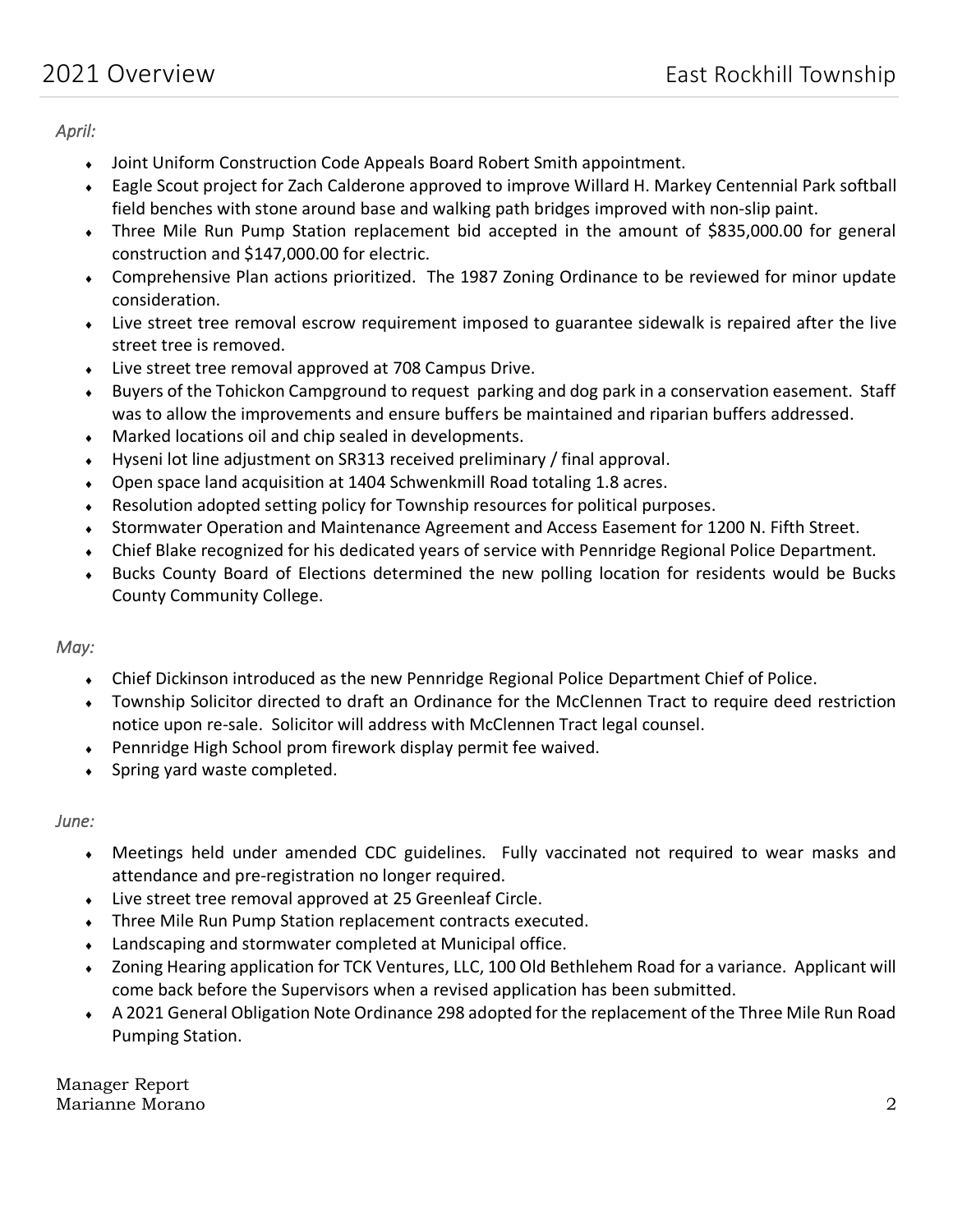## *July:*

- Bids accepted for fuel 2021-2022.
- ◆ 2020 Draft Financial Report approved.

## *August:*

- Proposal accepted to review acoustics in meeting room and lobby.
- Spring / Summer 2021 printed newsletter that went to the post office in April 2021 was just received by residents.
- **Revised Land Development waiver request from First Baptist Church, N. 5<sup>th</sup> Street for addition to existing** sanctuary was granted.
- Fox Hill Development dedication accepted and authorization to release escrow funds minus planting retainage.

## *September:*

- Hurricane Ida remnants with unprecedented rainfalls and flooding September 1. No major incidents.
- Park and Recreation vacancy Arthur Hallett appointment.
- Fox Hill Road dedication.
- Bid accepted for salt 2021-2022.
- Proposal not accepted to replace outside fascia with crown molding and an eave extension. A replacement in kind to be considered.
- Bridge 279 on West Rock Road over Three Mile Run Road reconstruction and closure by Bucks County anticipated Spring 2022.
- ◆ 2022 Preliminary budget review begins.
- ◆ 2022 Minimum Municipal Obligation approved.
- ◆ Stone Edge Road bridge (culvert) history provided.
- Stormwater Operation and Maintenance Agreement and Access Easement for Casadonti Homes, Ridge Road.

### *October:*

- Bucks County Hazard Mitigation Plan adopted.
- 2022 preliminary budget approved for public comment.
- Pennridge School District land development for new parking and practice field received preliminary final approval.

### *November:*

- Joint Uniform Construction Code Appeals Board Kevin Toothman appointment.
- Live street tree removal approved at 10 Greenleaf Circle.
- 2022 budget approved.

Manager Report Marianne Morano 3